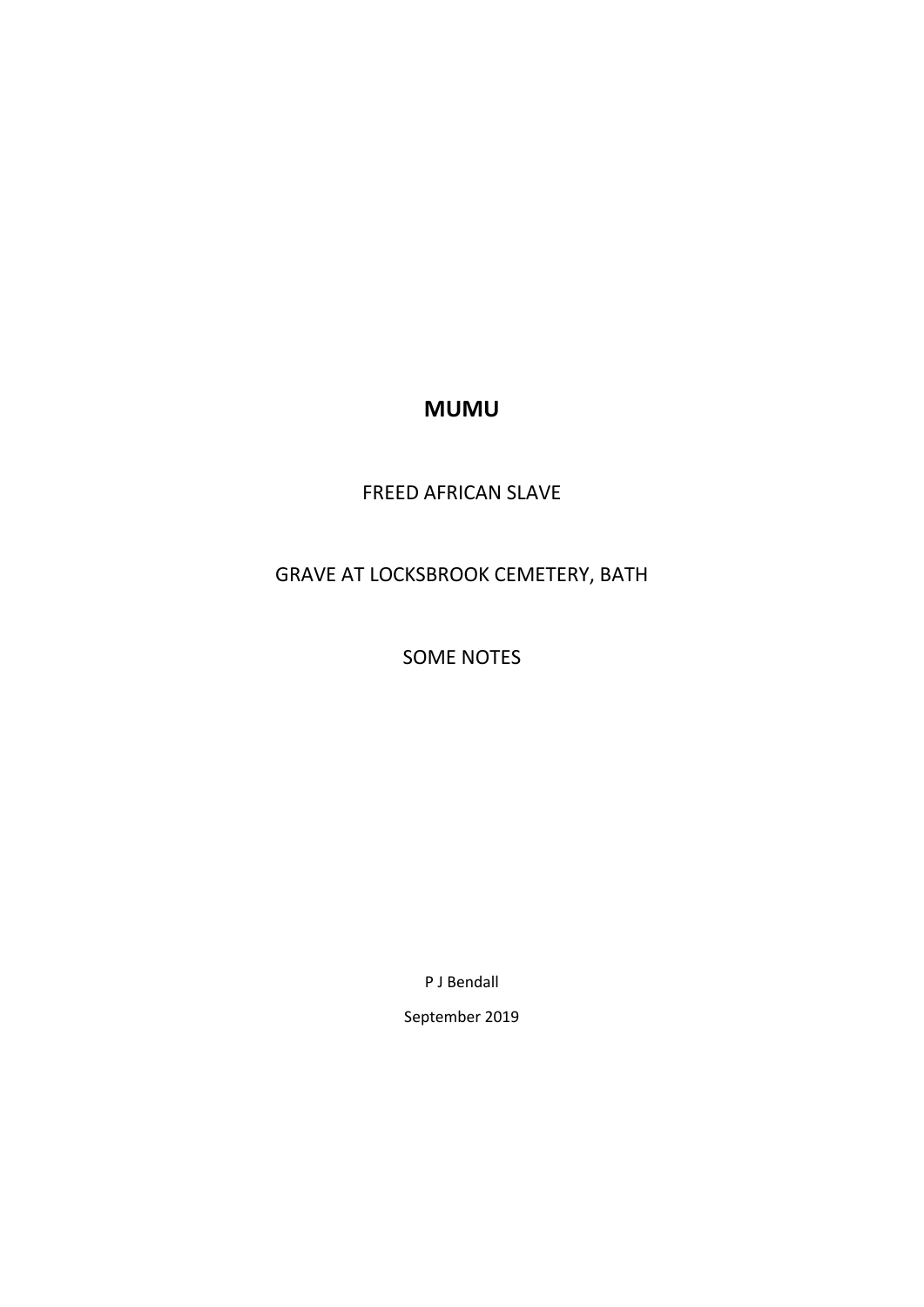

In memory of MUMU, A DEAF AND DUMB AFRICAN GIRL SHE WAS RESCUED IN CHILD-HOOD FROM A SLAVE VESSEL, AND TAKEN TO THE CHURCH MISSIONARY SCHOOL AT CHARLOTTE, SIERRA LEONE, FROM WHENCE SHE WAS SENT TO ENGLAND FOR EDUCATION, AND REMAINED 11 YEARS IN THE BATH INSTITUTION FOR THE BLIND AND DEAF AND DUMB, SHE WAS BAPTIZED DECR 29TH 1857 AND RECEIVED THE CHRISTIAN NAMES OF ANNIE JANE ELWIN. AFTER A SHORT ILLNESS, SHE FELL ASLEEP IN JESUS, MAY 16TH 1866, AGED 25 YEARS.

―·―

ALSO IN MEMORY OF GEORGE SPEAR A BLIND BOY, A NATIVE OF CAPE PALMAS, W. AFRICA HE WAS EDUCATED IN THE ABOVE INSTITUTION AND DIED IN PEACE, SEPTR 26TH 1866, AGED 11 YEARS. HE LED THEM FORTH BY THE RIGHT WAY, THAT THEY MIGHT GO TO A CITY OF HABITATION ALSO IN MEMORY OF ANNE TOONE A DEAF AND DUMB PUPIL IN THE SAME INSTITUTION, SHE DIED DECR 10TH 1866, AGED 13 YEARS ALSO IN MEMORY OF ELIZA FELDWICK WHO DIED JANUARY 22ND 1872, AGED 13. AND MARY EMMA PEARCE DIED FEBRUARY 18TH 1872

On a band along the edge: "IT IS NOT THE WILL OF OUR FATHER WHICH IS IN HEAVEN THAT ONE OF THESE LITTLE ONES SHOULD PERISH."

#### **Background**

The court case of Somerset v Stewart in the Court of King's Bench 1772 established that, without a legal statute, the state of slavery was unsupported by common law in England and Wales. The case involved James Somerset, an enslaved African, who had been purchased by Charles Stewart or Steuart in Boston, been brought to England, escaped, captured and imprisoned.

The Slave Trade Act 1807 (47 Geo III Sess 1 c.36) made the purchase or ownership of slaves illegal within the British Empire, with the exception of "the territories in the possession of the East India Company", Ceylon, and Saint Helena. The Slavery Abolition Act 1833 (3 & 4 Will. IV c. 73) abolished slavery throughout the British Empire. The Slavery Compensation Act of 1837 paid compensation to slave owners in various British colonies, mainly in the Caribbean.

The 1807 Act also included a clause allowing the seizure of ships without slave cargoes on board but equipped to trade in slaves. In order to enforce this ruling in 1808 the Admiralty sent vessels to police the African coast. Between 1808 and 1860 they seized approximately 1,600 slave ships and freed 150,000 Africans who were aboard.

Charlotte, Sierra Leone, was founded in 1817 to provide accommodation for liberated enslaved Africans who had been brought to Freetown by the Royal Navy's West Africa Squadron. A number of such villages were established. It is estimated that more than 80,000 Africans rescued from the illegal trade between Africa and the Americas were emancipated before courts operating in Freetown between 1808 and 1871.

*The Missionary History of Sierra Leone* by Rev Henry Seddall (London, 1874), describes the country and its inhabitants. It also relates the practice of local rulers enslaving other tribes to pay foreign merchants. It includes various estimates of the number of slaves being transported and comes to the conclusion that the annual rate in 1834 was about 250,000 with another 50,000 sold in the slave markets of North Africa, Turkey, Persia and Arabia.

The Bath Institution of the Deaf, Dumb and Blind founded in 1843 was at 8-9 Walcot Parade and the Deaf and Dumb Industrial Home was at 13 Walcot Parade.